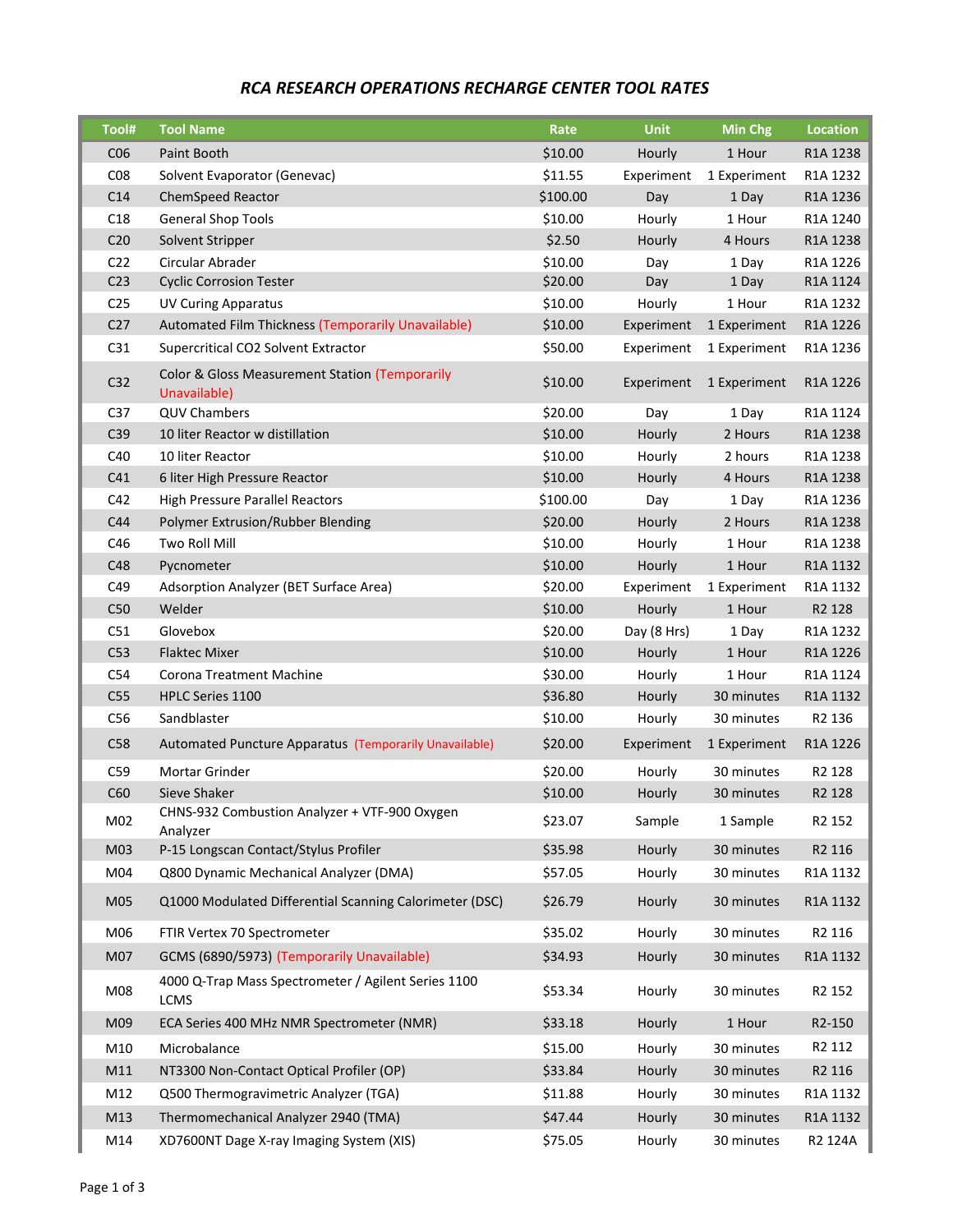## *RCA RESEARCH OPERATIONS RECHARGE CENTER TOOL RATES*

| Tool#           | <b>Tool Name</b>                                          | Rate     | <b>Unit</b> | <b>Min Chg</b> | <b>Location</b>                |
|-----------------|-----------------------------------------------------------|----------|-------------|----------------|--------------------------------|
| M15             | D8 Discover with GADDS Multipurpose X-Ray                 | \$55.46  | Hourly      | 30 minutes     | R2 152C                        |
|                 | Diffractometer (XRD-2)                                    |          |             |                |                                |
| M16             | 1000 Automatic Mounting Press                             | \$27.22  | Hourly      | 30 minutes     | R <sub>2</sub> 11 <sub>2</sub> |
| M17             | 3000 Grinder/Polisher                                     | \$16.79  | Hourly      | 30 minutes     | R2 112                         |
| M18             | Isomet 4000 Linear Precision Saw                          | \$27.77  | Hourly      | 30 minutes     | R <sub>2</sub> 112             |
| M21             | <b>TriboIndenter Nanomechanical Testing System</b>        | \$8.15   | Hourly      | 30 minutes     | R2 116                         |
| M26             | Pull Tester (PT) (MTS)                                    | \$32.15  | Hourly      | 30 minutes     | R2 116                         |
| M28             | Raman Imaging System (RIS)                                | \$36.25  | Hourly      | 30 minutes     | R <sub>1</sub> A 1132          |
| M29             | Rigaku Ultima IV Versatile X-Ray (XRD)                    | \$51.50  | Hourly      | 30 minutes     | R2 152C                        |
| M30             | X-Ray Florescence Spectrometer (XRF)                      | \$57.69  | Sample      | 1 Sample       | R2 152C                        |
| M31             | Scanning Acoustic Microscope (CSAM)                       | \$46.37  | Hourly      | 30 minutes     | R <sub>2</sub> 116             |
| M32             | Q2000 Modulated DSC (DSC-2)                               | \$32.75  | Hourly      | 30 minutes     | R1A 1132                       |
| M34             | Scanning Electron Microscope (SEM)                        | \$29.77  | Hourly      | 30 minutes     | R2 116                         |
| M35             | X-ray Photoelectron Spectroscopy (XPS)                    | \$50.00  | Hourly      | 30 minutes     | R1A 1138                       |
| T01             | Utility bench                                             | \$12.55  | Hourly      | 30 minutes     | R2 122C                        |
| T02             | Acid bench                                                | \$73.43  | Hourly      | 30 minutes     | R2 122C                        |
| T03             | Convection, Resist Bake Oven                              | \$8.38   | Hourly      | 30 minutes     | R2 122C                        |
| T04             | Kurt Lesker CMS-18 Sputterer (PVD1)                       | \$27.40  | Hourly      | 30 minutes     | R2 122C                        |
| T05             | KOH bench - silicon wafer etching                         | \$79.09  | Hourly      | 30 minutes     | R2 122B                        |
| T06             | SPM Precision Stencil Printer, MPM                        | \$36.12  | Hourly      | 30 minutes     | R2 124A                        |
| <b>T07</b>      | Nanometrics Nanospec - film thickness                     | \$21.53  | Hourly      | 30 minutes     | R2 122B                        |
| <b>T08</b>      | Olympus Wafer Inspection & Imaging System (MX50)          | \$16.86  | Hourly      | 30 minutes     | R2 122C                        |
| T09             | KLA Tencor Profilometer (P11)                             | \$26.80  | Hourly      | 30 minutes     | R2 122C                        |
| T11             | Spin coater                                               | \$65.84  | Hourly      | 30 minutes     | R2 122B                        |
| T <sub>12</sub> | Solvent Cleaning and Developing Hood                      | \$63.84  | Hourly      | 30 minutes     | R2 122B                        |
| T <sub>13</sub> | SUSS MA-8 Mask Aligner                                    | \$132.23 | Hourly      | 30 minutes     | R2 122B                        |
| T14             | Trion RIE Plasma Etcher                                   | \$55.61  | Hourly      | 30 minutes     | R2 122C                        |
| T17             | Developer                                                 | \$45.76  | Hourly      | 30 minutes     | R2 122B                        |
| T19             | <b>Gold Target</b>                                        | \$359.36 | Angstroms   | 1000           | R2 122C                        |
| T <sub>20</sub> | HMDS oven                                                 | \$41.91  | Hourly      | 30 minutes     | R2 122B                        |
| T21             | Optec Laser (first 100K shots included, then 1 hour/100K) | \$30.90  | Hourly      | 1 Hour         | R2 112                         |
| T <sub>22</sub> | Semitool Spin Rinse Dryer (SRD)                           | \$41.49  | Hourly      | 30 minutes     | R2 122C                        |
| T24             | Electroplaters                                            | \$75.45  | Hourly      | 30 minutes     | R2 124A                        |
| T25             | Ellipsometer                                              | \$31.10  | Hourly      | 30 minutes     | R2 122B                        |
| T26             | PECVD2                                                    | \$49.18  | Hourly      | 30 minutes     | R2 122C                        |
| T <sub>27</sub> | Minibrute Tube Furnace                                    | \$24.31  | Hourly      | 30 minutes     | R2 122C                        |
| T <sub>28</sub> | Platinum Target                                           | \$396.95 | Angstroms   | 1000           | R2 122C                        |
| T29             | LPKF Circuit Board Milling Machine                        | \$32.00  | Hourly      | 30 minutes     | R2 112                         |
| T31             | March Plasma Cleaner                                      | \$41.22  | Hourly      | 30 minutes     | R2 126B                        |
| T32             | <b>CSP Ovens</b>                                          | \$11.00  | Daily       | 1 Day          | R2 124 &<br>R2 126             |
| T33             | Optec Laminator                                           | \$44.24  | Hourly      | 30 minutes     | R2 126B                        |
| T34             | <b>Camelot Dispenser</b>                                  | \$36.22  | Hourly      | 30 minutes     | R2 126B                        |
| T35             | Hanmi mold press                                          | \$58.15  | Hourly      | 30 minutes     | R2 126B                        |
| T36             | ADT wafer dicing saw                                      | \$45.27  | Hourly      | 30 minutes     | R2 126B                        |
| T38             | Checksum Circuit Tester                                   | \$11.70  | Hourly      | 30 minutes     | R2 126B                        |